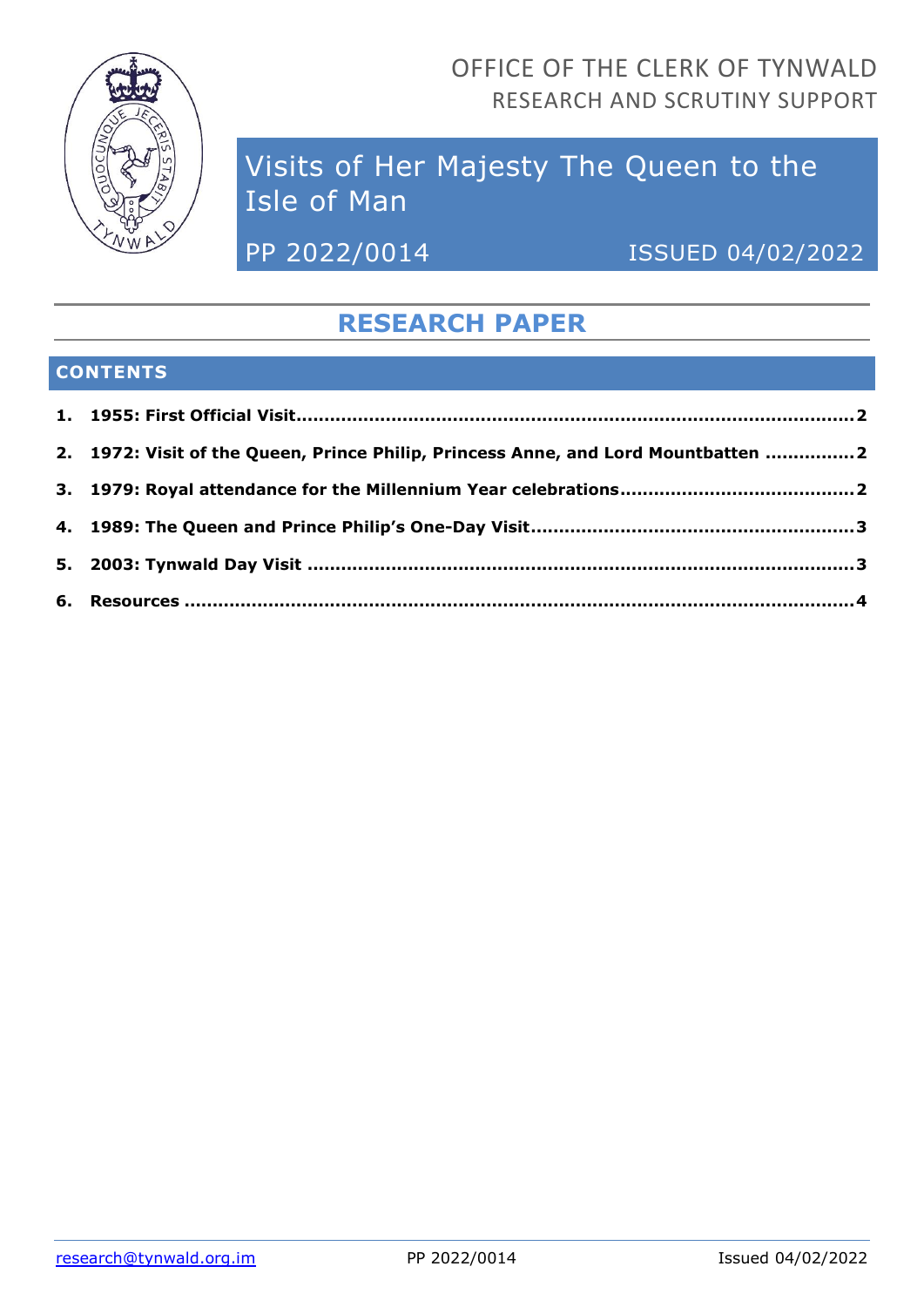#### <span id="page-1-0"></span>**1. 1955: FIRST OFFICIAL VISIT**

The first official visit of Queen Elizabeth II, together with Prince Philip, took place on 9<sup>th</sup> August 1955. The royal couple sailed into Douglas Bay aboard the Royal Yacht *Britannia*, accompanied by their two young children Prince Charles and Princess Anne, who did not come ashore.

The visit involved a number of events, including a tour around the Island, escorted by a number of TT riders; winding the one-handed clock at Castle Rushen; and meeting with the fishergirls of Peel.

As part of the visit, the Queen presided over a [special sitting of Tynwald.](https://www.tynwald.org.im/business/hansard/19401960/TC-19550809-v0072.pdf) The Speaker, Sir Joseph Qualtrough MHK, welcomed the royals, saying that, 'it is a source of great pleasure to us that among the many other calls on your time, Your Majesty has found it possible to visit the Isle of Man so early in your reign'.

The Queen told the Court of her pride in being head of the oldest parliament in the Commonwealth, and recalled her father's fond memories of the Island from his visit in 1945. She also expressed a hope that one day she would preside over the Tynwald ceremony at St John's.

With 'as nish, moghrey mie as aigh vie' (and now, good morning and good luck), the Queen ended her speech and signed the Tynwald visitors' book.

A reception for the Island's dignitaries was held aboard the *Britannia* that evening, with a firework display bringing the visit to a close.

#### <span id="page-1-1"></span>**2. 1972: VISIT OF THE QUEEN, PRINCE PHILIP, PRINCESS ANNE, AND LORD MOUNTBATTEN**

The visit of the Queen, Prince Philip, Princess Anne and Lord Mountbatten on 2nd August 1972 attracted large crowds, despite a failed union bid for a public holiday to be made.

Upon disembarking the *Britannia* at Victoria Pier, the Queen and her company were welcomed by 1500 schoolchildren and the Manx Festival Chorus. After introductions to Members of Tynwald, led by His Excellency, Sir Peter Stallard, the party travelled by horse tram to the Sefton Hotel where Her Majesty and Princess Anne fed the horse sugar lumps.

The motorcade set off for Ramsey where singing from the local Male Voice Choir and Cushag Choir greeted them. The tour returned to Douglas along the TT course for lunch at Government House followed by a Junior Tynwald ceremony enacted by 1400 children at Tynwald Hill in St John's.

During the motorcade tour, the Isle of Man Courier received a telephone call saying that the Queen would not be allowed to visit Castle Rushen because it was the traditional home of Manx monarchs. After a security check was completed while the royal party enjoyed afternoon tea in the castle, the Queen wound the historic clock for the second time as planned.

A 200-strong reception was held aboard the *Britannia* that evening, marking the end of the Lord of Mann's second visit.

#### <span id="page-1-2"></span>**3. 1979: ROYAL ATTENDANCE FOR THE MILLENNIUM YEAR CELEBRATIONS**

The arrival of Her Majesty the Queen and the Duke of Edinburgh on 5th July 1979 for the celebration of the Millennium of Tynwald marked their third visit to the Island together, and their first for the national day.

The Queen arrived by plane at Ronaldsway, where she was presented with a piece of silver fern to ward off evil spirits.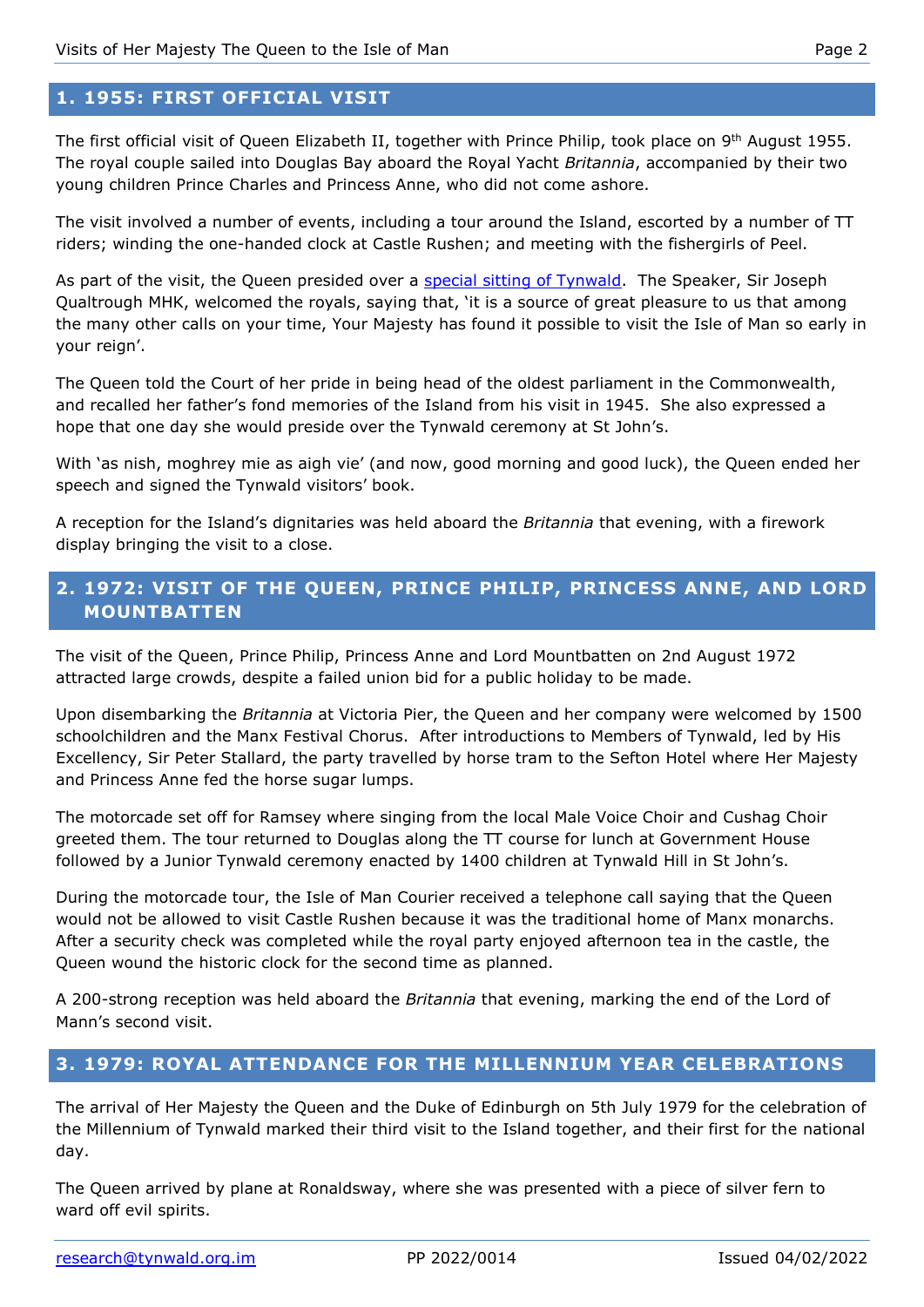Upon arrival at St John's by horse-drawn carriage, the royals were received by the Governor, Sir John Warburton Paul, who then introduced the two senior Captains of the Parishes. The Queen then conducted to the saluting base by the Field Officer in Brigade in Waiting and was met with a Royal salute. A fanfare was then sounded by the State Trumpeters of the Household Cavalry.

The Queen's next duty was to inspect the Guard of Honour. Afterwards Her Majesty placed a wreath on the National War Memorial.

As Lord of Mann, Her Majesty [conducted the ceremony on the Hill,](https://www.tynwald.org.im/business/hansard/19601980/TC-19790705-v0096.pdf) which included fencing the court and calling for petitions for redress, followed by the captioning of the acts in the Chapel. She was only the second British monarch to fulfil these duties in person, after her father King George VI in 1945.

#### <span id="page-2-0"></span>**4. 1989: THE QUEEN AND PRINCE PHILIP'S ONE-DAY VISIT**

8th August 1989 saw a one-day visit of the Queen and the Duke. They anchored in Peel Harbour aboard *Britannia* and came ashore by royal barge.

The royal motorcade travelled north along the coast road before arriving in Market Square, Ramsey for a brief walkabout. Lunch was then held in Douglas at Government House.

While the Duke visited Pulrose power station for the official opening of a new generator extension, the Queen unveiled the new extension to the Manx Museum. The Duke later joined the Queen at the King George V Park for the Royal Manx Agricultural Show where the monarch presented the main awards.

After the showground proceedings, the royal couple returned to *Britannia* which had taken up berth at King Edward VIII pier. That evening senior figures were entertained on the yacht as a fireworks display brought the day to a close.

A [coin was issued](https://en.numista.com/catalogue/pieces68716.html) to commemorate the occasion.

#### <span id="page-2-1"></span>**5. 2003: TYNWALD DAY VISIT**

Queen Elizabeth II's most recent visit to the island was for Tynwald Day in 2003 alongside the Duke of Edinburgh.

They were greeted at the Hill by His Excellency the Lieutenant Governor Air Marshal Ian Macfayden. Her Majesty's Standard was broken and the trumpeters of the King's Division Normandy Band played a fanfare.

After being received by a Royal Salute there was a fly-past by four Tornadoes from 617 Dam Busters Squadron.

The Lord of Mann then inspected a Guard of Honour drawn from the Nijmegen Company Grenadier Guard. Together with the Duke she placed a wreath on the National War Memorial before conducting [proceedings on Tynwald Hill.](https://www.tynwald.org.im/business/hansard/20002020/th07072003.pdf) The royals sat at the summit on red velvet chairs.

The Queen returned to St John's later that day to watch the Isle of Man Education's 'Manx Celebrations' performance.